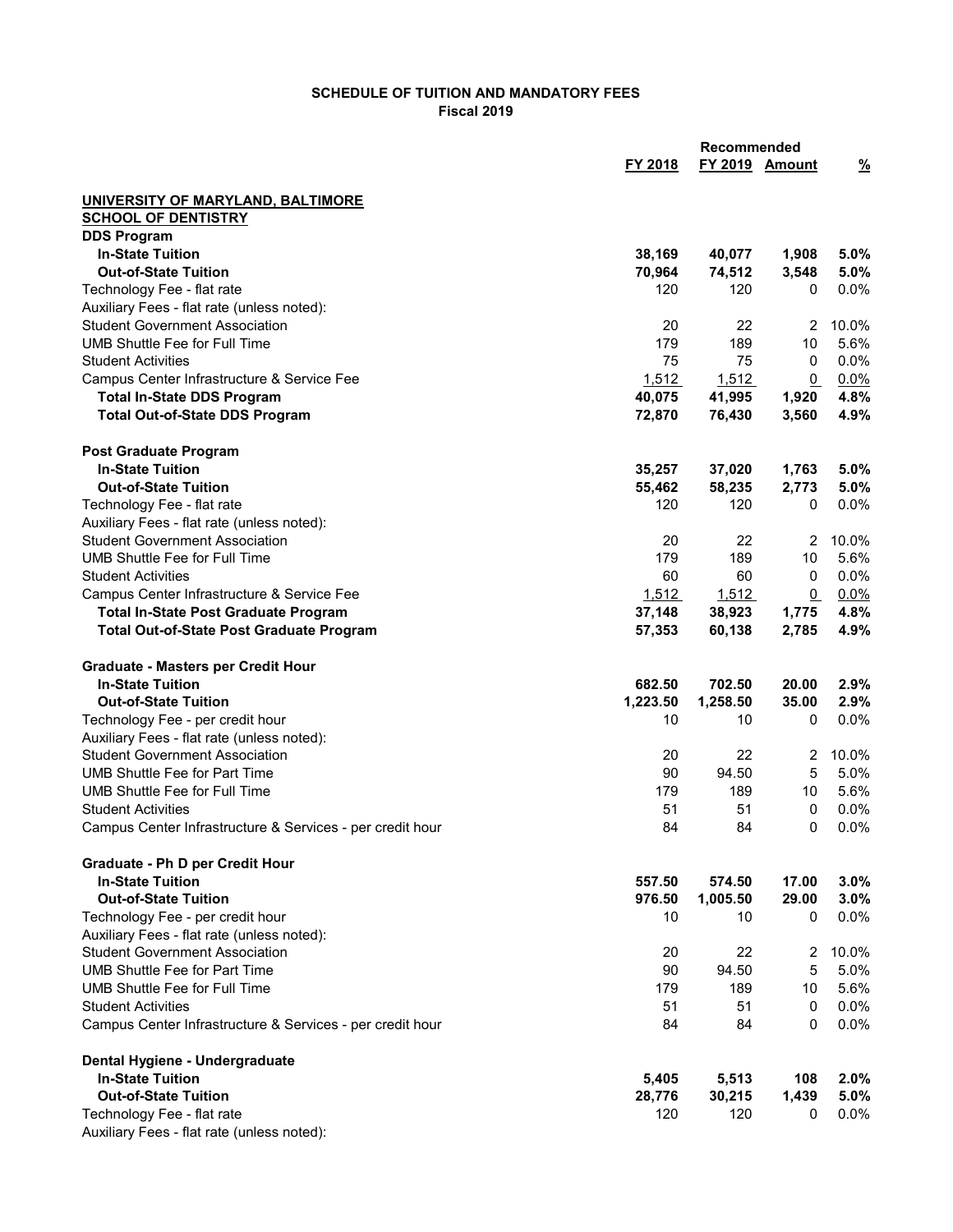| <b>Student Government Association</b>                                    | 20       | 22       | 2               | 10.0%           |
|--------------------------------------------------------------------------|----------|----------|-----------------|-----------------|
| UMB Shuttle Fee for Full Time                                            | 179      | 189      | 10              | 5.6%            |
| <b>Student Activities</b>                                                | 68       | 68       | 0               | 0.0%            |
| Campus Center Infrastructure & Service Fee                               | 1,512    | 1,512    | $\overline{0}$  | 0.0%            |
| <b>Total In-State Dental Hygiene</b>                                     | 7,304    | 7,424    | 120             | 1.6%            |
| <b>Total Out-of-State Dental Hygiene</b>                                 | 30,675   | 32,126   | 1,451           | 4.7%            |
| Dental Hygiene - Undergraduate per Credit Hour                           |          |          |                 |                 |
| <b>In-State Tuition</b>                                                  | 378.50   | 386.00   | 7.50            | 2.0%            |
| <b>Out-of-State Tuition</b>                                              |          |          |                 |                 |
|                                                                          | 915.50   | 960.80   | 45.30           | 4.9%<br>$0.0\%$ |
| Technology Fee - per credit hour                                         | 10       | 10       | 0               |                 |
| Auxiliary Fees - flat rate (unless noted):                               |          |          |                 |                 |
| <b>Student Government Association</b>                                    | 20       | 22       | 2               | 10.0%           |
| <b>UMB Shuttle Fee for Part Time</b>                                     | 90       | 94.50    | $\sqrt{5}$      | 5.0%            |
| <b>UMB Shuttle Fee for Full Time</b>                                     | 179      | 189      | 10              | 5.6%            |
| <b>Student Activities</b>                                                | 46       | 46       | 0               | 0.0%            |
| Campus Center Infrastructure & Services - per credit hour                | 84       | 84       | 0               | 0.0%            |
| <b>SCHOOL OF LAW</b>                                                     |          |          |                 |                 |
| JD Full Time Program (Prior to FY 2016-2017)                             |          |          |                 |                 |
| In-State Tuition (base tuition 12 credits or more)                       | 30,596   | 31,743   | 1,147           | 3.7%            |
| Out-of-State Tuition (base tuition 12 credits or more)                   | 45,140   | 46,833   | 1,693           | 3.8%            |
| Technology Fee - flat rate                                               | 120      | 120      | 0               | $0.0\%$         |
| Auxiliary Fees - flat rate (unless noted):                               |          |          |                 |                 |
| <b>Student Government Association</b>                                    | 20       | 22       | $\mathbf{2}$    | 10.0%           |
| <b>UMB Shuttle Fee for Full Time</b>                                     | 179      | 189      | 10              | 5.6%            |
| <b>Student Activities</b>                                                | 65       | 65       | 0               | 0.0%            |
| Campus Center Infrastructure & Service Fee                               | 1,512    | 1,512    | $\overline{0}$  | 0.0%            |
| Total In-State JD Full Time - 12 credits or more                         | 32,492   | 33,651   | 1,159           | 3.6%            |
| Total Out-of-State JD Full Time - 12 credits or more                     | 47,036   | 48,741   | 1,705           | 3.6%            |
| JD Part Time Program Flat Rate (Prior to FY 2016-2017)                   |          |          |                 |                 |
| In-State Tuition (base tuition 9 to 11.99 credits)                       | 23,058   | 23,923   | 865             | 3.8%            |
| Out-of-State Tuition (base tuition 9 to 11.99 credits)                   | 33,965   | 35,239   | 1,274           | 3.8%            |
| Technology Fee - flat rate                                               | 120      | 120      | 0               | $0.0\%$         |
| Auxiliary Fees - flat rate (unless noted):                               |          |          |                 |                 |
| <b>Student Government Association</b>                                    | 20       | 22       | $\overline{2}$  | 10.0%           |
| UMB Shuttle Fee for Full Time                                            | 179      | 189      | 10              | 5.6%            |
| <b>Student Activities</b>                                                | 49       | 49       | $\pmb{0}$       | 0.0%            |
|                                                                          | 1,512    |          |                 |                 |
| Campus Center Infrastructure & Service Fee                               |          | 1,512    | $\underline{0}$ | 0.0%            |
| Total In-State JD Part Time 9-11.99 credits                              | 24,938   | 25,815   | 877             | 3.5%            |
| Total Out-of-State JD Part Time 9-11.99 credits                          | 35,845   | 37,131   | 1,286           | 3.6%            |
| JD Program per Credit Hour (Prior to FY 2016-2017)                       |          |          |                 |                 |
| In-State Tuition (per credit hour less than 9 credits)                   | 1,324.50 | 1,374.20 | 49.70           | 3.8%            |
| Out-of-State Tuition (per credit hour less than 9 credits)               | 1,930.50 | 2,002.80 | 72.30           | 3.7%            |
| Technology Fee - per credit hour                                         | 10       | 10       | 0               | 0.0%            |
| Auxiliary Fees - flat rate (unless noted):                               |          |          |                 |                 |
| Student Government Association flat rate                                 | 20       | 22       | 2               | 10.0%           |
| UMB Shuttle Fee for Part Time                                            | 90       | 94.50    | 5               | 5.0%            |
| <b>Student Activities</b>                                                | 49       | 49       | 0               | 0.0%            |
| Campus Center Infrastructure & Services - per credit hour                | 84       | 84       | 0               | 0.0%            |
|                                                                          |          |          |                 |                 |
| JD Full Time Program Flat Rate (New Students Entering Fall FY 2016-2017) |          |          |                 |                 |
| In-State Tuition (base tuition 32 credits Year 1 Only)                   | 30,596   | 31,743   | 1,147           | 3.7%            |
| Out-of-State Tuition (base tuition 32 credits Year 1 Only)               | 45,140   | 46,833   | 1,693           | 3.8%            |
| Technology Fee - flat rate                                               | 120      | 120      | 0               | 0.0%            |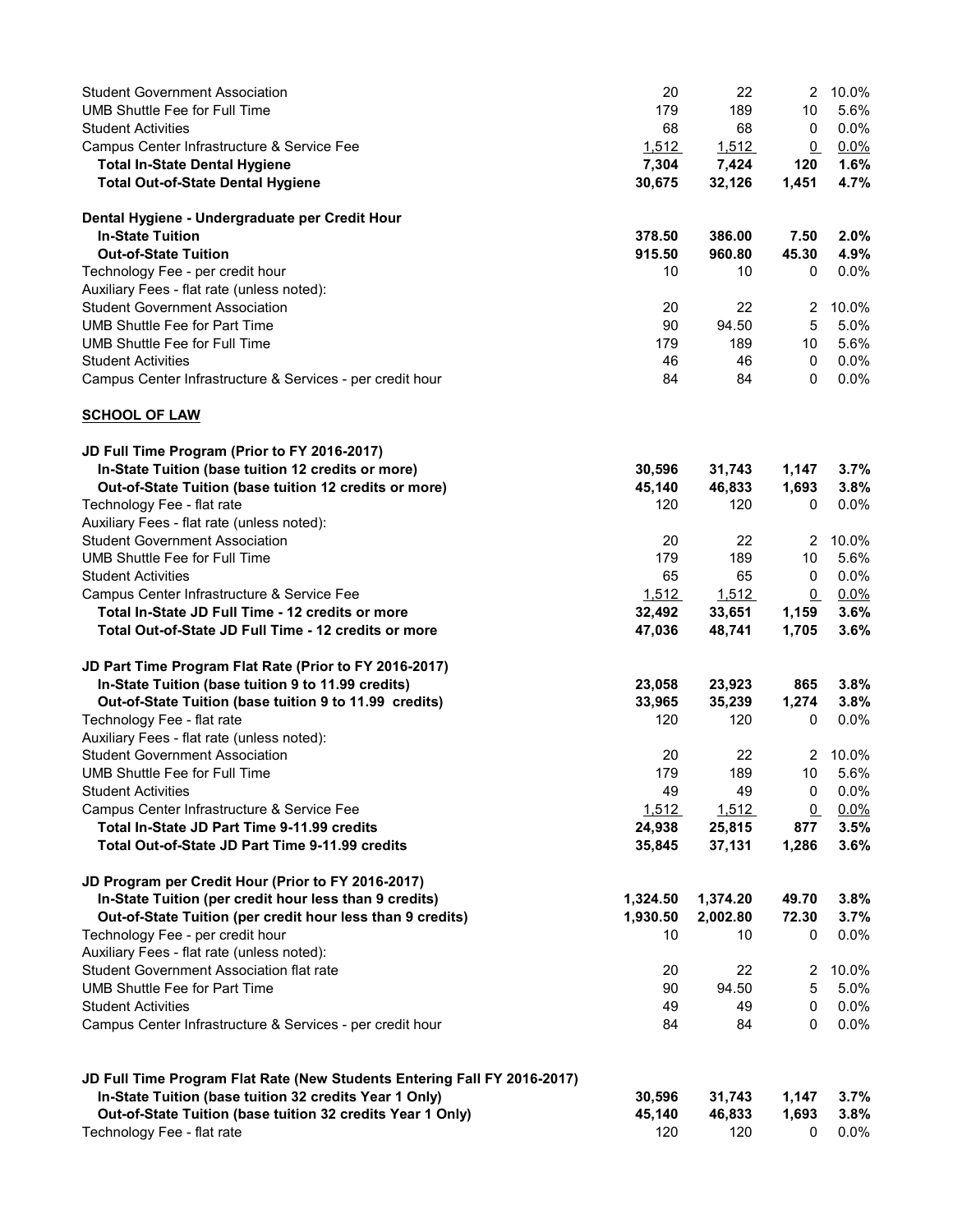| Auxiliary Fees - flat rate (unless noted):                                             |          |          |                 |                 |
|----------------------------------------------------------------------------------------|----------|----------|-----------------|-----------------|
| <b>Student Government Association</b>                                                  | 20       | 22       | $2^{\circ}$     | 10.0%           |
| <b>UMB Shuttle Fee for Full Time</b>                                                   | 179      | 189      | 10              | 5.6%            |
| <b>Student Activities</b>                                                              | 65       | 65       | 0               | 0.0%            |
| Campus Center Infrastructure & Service Fee                                             | 1,512    | 1,512    | $\mathbf{0}$    | $0.0\%$         |
| Total In-State JD Full Time - 32 credits                                               | 32,492   | 33,651   | 1,159           | 3.6%            |
| Total Out-of-State JD Full Time - 32 credits                                           | 47,036   | 48,741   | 1,705           | 3.6%            |
|                                                                                        |          |          |                 |                 |
| JD Part Time Program Flat Rate (New Students Entering Fall FY 2016-2017)               |          |          |                 |                 |
| In-State Tuition (base tuition 20 credits, Year 1 and 2 Only)                          | 20,089   | 20,842   | 753             | 3.7%            |
| Out-of-State Tuition (base tuition 20 credits, Year 1 and 2 Only)                      | 29,557   | 30,665   | 1,108           | 3.7%            |
| Technology Fee - flat rate                                                             | 120      | 120      | 0               | 0.0%            |
| Auxiliary Fees - flat rate (unless noted):                                             |          |          |                 |                 |
| <b>Student Government Association</b>                                                  | 20       | 22       | 2               | 10.0%           |
| <b>UMB Shuttle Fee for Full Time</b>                                                   | 179      | 189      | 10              | 5.6%            |
| <b>Student Activities</b>                                                              | 49       | 49       | 0               | 0.0%            |
| Campus Center Infrastructure & Service Fee                                             | 1,512    | 1,512    | $\Omega$        | 0.0%            |
| Total In-State JD Part Time 20 credits                                                 | 21,969   | 22,734   | 765             | 3.5%            |
| <b>Total Out-of-State JD Part Time 20 credits</b>                                      | 31,437   | 32,557   | 1,120           | 3.6%            |
| JD Program per Credit Hour (New Students Entering Fall FY 2016-2017)                   |          |          |                 |                 |
| In-State Tuition (per credit hour)                                                     | 1,179.50 | 1,223.80 | 44.30           | 3.8%            |
| Out-of-State Tuition (per credit hour)                                                 | 1,728.50 | 1,793.30 | 64.80           | 3.7%            |
| Technology Fee - per credit hour                                                       | 10       | 10       | 0               | $0.0\%$         |
| Auxiliary Fees - flat rate (unless noted):                                             |          |          |                 |                 |
| Student Government Association flat rate                                               | 20       | 22       | $\overline{2}$  | 10.0%           |
| <b>UMB Shuttle Fee for Part Time</b>                                                   | 90       | 94.50    | 5               | 5.0%            |
| <b>Student Activities</b>                                                              | 49       | 49       | 0               | 0.0%            |
| Campus Center Infrastructure & Services - per credit hour                              | 84       | 84       | 0               | 0.0%            |
| <b>LLM Full Time Program Flat Rate</b>                                                 |          |          |                 |                 |
| In-State Tuition (base tuition 12 - 14 credits (>14 NA))                               | 26,365   | 27,354   | 989             | 3.8%            |
| Out-of-State Tuition (base tuition 12 - 14 credits (>14 NA))                           | 26,365   | 27,354   | 989             | 3.8%            |
| Technology Fee - flat rate                                                             | 120      | 120      | 0               | 0.0%            |
| Auxiliary Fees - flat rate (unless noted):                                             |          |          |                 |                 |
| <b>Student Government Association</b>                                                  | 20       | 22       | $\mathbf{2}$    | 10.0%           |
| UMB Shuttle Fee for Full Time                                                          | 179      | 189      | 10              | 5.6%            |
| <b>Student Activities</b>                                                              | 65       | 65       | 0               | 0.0%            |
| Campus Center Infrastructure & Service Fee                                             | 1,512    | 1,512    | $\overline{0}$  | 0.0%            |
| Total In-State LLM Full Time - 12 credits or more                                      | 28,261   | 29,262   | 1,001           | 3.5%            |
| Total Out-of-State LLM Full Time - 12 credits or more                                  | 28,261   | 29,262   | 1,001           | 3.5%            |
| <b>LLM Program per Credit Hour</b>                                                     |          |          |                 |                 |
| In-State Tuition <12 credits                                                           | 1,036.50 | 1,075.50 | 39.00           | 3.8%            |
| Out-of-State Tuition <12 credits                                                       | 1,036.50 | 1,075.50 | 39.00           | 3.8%            |
| Technology Fee - per credit hour                                                       | 10       | 10       | 0               | 0.0%            |
| Auxiliary Fees - flat rate (unless noted):                                             |          |          |                 |                 |
| <b>Student Government Association flat rate</b>                                        |          | 22       |                 | 10.0%           |
| <b>UMB Shuttle Fee for Part Time</b>                                                   | 20       |          | 2<br>$\sqrt{5}$ | 5.0%            |
|                                                                                        | 90       | 94.50    |                 |                 |
| <b>Student Activities</b><br>Campus Center Infrastructure & Services - per credit hour | 49<br>84 | 49<br>84 | 0<br>0          | 0.0%<br>$0.0\%$ |
|                                                                                        |          |          |                 |                 |
| Master of Science in Law per Credit Hour (at College Park)<br><b>In-State Tuition</b>  | 807.50   | 837.80   | 30.30           | 3.8%            |
| <b>Out-of-State Tuition</b>                                                            | 807.50   | 837.80   | 30.30           | 3.8%            |
|                                                                                        | 10       | 10       | 0               | 0.0%            |
| Technology Fee - per credit hour                                                       |          |          |                 |                 |
| Auxiliary Fees - flat rate (unless noted):<br>Student Government Association flat rate |          |          |                 | 2 10.0%         |
|                                                                                        | 20       | 22       |                 |                 |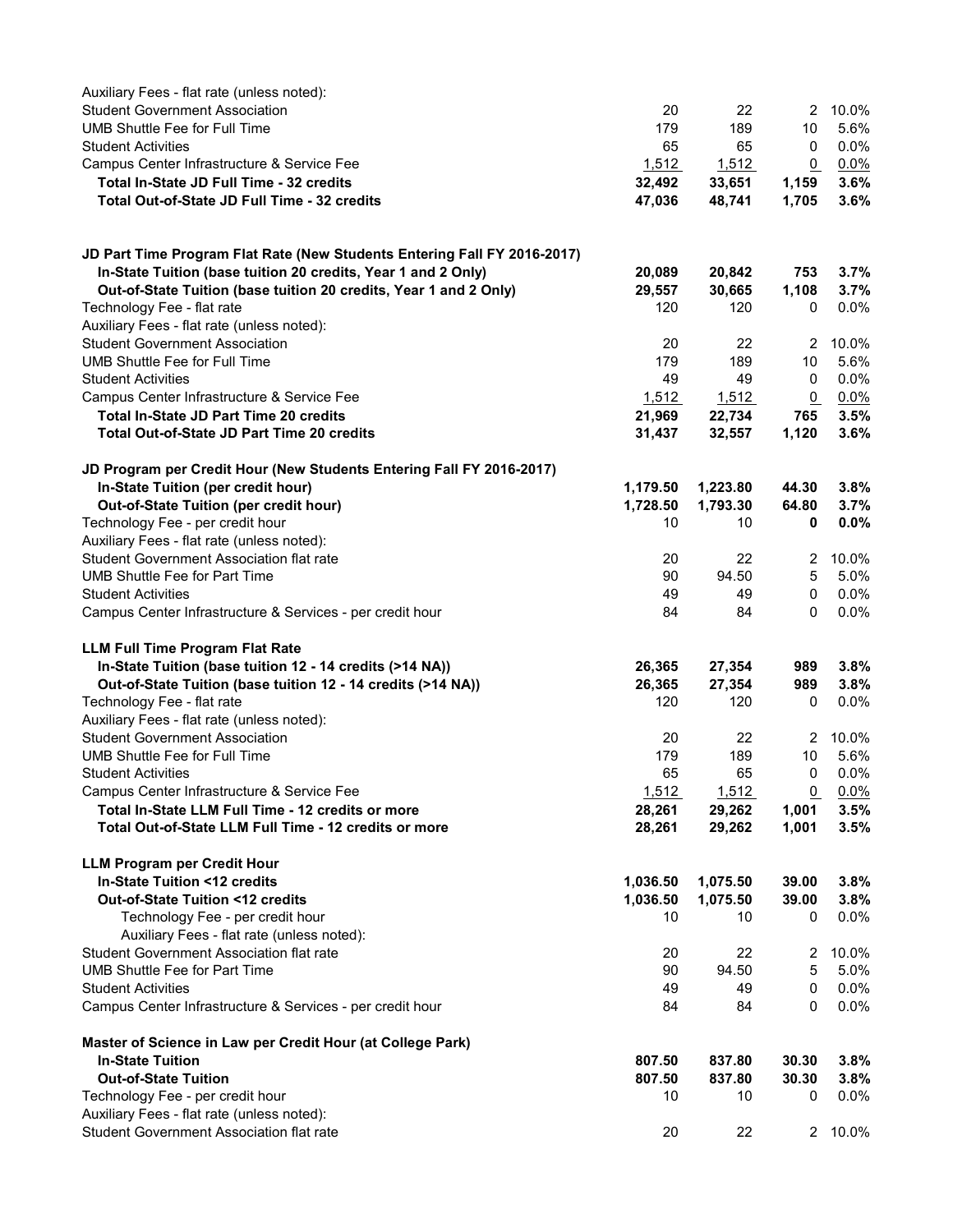| Online Student Services Fee (per credit hour)                                        |          | 25       | N/A             | N/A     |
|--------------------------------------------------------------------------------------|----------|----------|-----------------|---------|
| <b>ONLINE - Master of Science in Law (Cybersecurity) per Credit Hour</b>             |          |          |                 |         |
| <b>In-State Tuition</b>                                                              | 807.50   | 837.80   | 30.30           | 3.8%    |
| <b>Out-of-State Tuition</b>                                                          | 807.50   | 837.80   | 30.30           | 3.8%    |
| Technology Fee - per credit hour                                                     | 10       | 10       | 0               | 0.0%    |
| Auxiliary Fees - flat rate (unless noted):                                           |          |          |                 |         |
| <b>Student Government Association</b>                                                | 20       | 22       | $\overline{2}$  | 10.0%   |
| Online Student Services Fee - per credit hour***                                     | 25       | 25       | 0               | 0.0%    |
| <b>ONLINE - Master of Science in Law (Homeland Sec &amp; Crisis Mgmt) Per Credit</b> |          |          |                 |         |
| Hour                                                                                 |          |          |                 |         |
| <b>In-State Tuition</b>                                                              | 807.50   | 837.80   | 30.30           | 3.8%    |
| <b>Out-of-State Tuition</b>                                                          | 807.50   | 837.80   | 30.30           | 3.8%    |
| Technology Fee - per credit hour                                                     | 10       | 10       | 0               | 0.0%    |
| Auxiliary Fees - flat rate (unless noted):                                           |          |          |                 |         |
| <b>Student Government Association</b>                                                | 20       | 22       | $\overline{2}$  | 10.0%   |
| Online Student Services Fee - per credit hour                                        | 25       | 25       | 0               | $0.0\%$ |
| <b>SCHOOL OF MEDICINE</b>                                                            |          |          |                 |         |
| <b>MD Program</b>                                                                    |          |          |                 |         |
| <b>In-State Tuition</b>                                                              | 34,977   | 36,375   | 1,398           | 4.0%    |
| <b>Out-of-State Tuition</b>                                                          | 61,877   | 64,351   | 2,474           | 4.0%    |
| Technology Fee - flat rate                                                           | 120      | 120      | 0               | 0.0%    |
| Auxiliary Fees - flat rate (unless noted):                                           |          |          |                 |         |
| <b>Student Government Association</b>                                                | 20       | 22       | 2               | 10.0%   |
| <b>UMB Shuttle Fee for Full Time</b>                                                 | 179      | 189      | 10              | 5.6%    |
| <b>Student Activities</b>                                                            | 83       | 83       | 0               | 0.0%    |
| Campus Center Infrastructure & Service Fee                                           | 1,512    | 1,512    | $\underline{0}$ | $0.0\%$ |
| <b>Total In-State MD Program</b>                                                     | 36,891   | 38,301   | 1,410           | 3.8%    |
| <b>Total Out-of-State MD Program</b>                                                 | 63,791   | 66,277   | 2,486           | 3.9%    |
| Medicine Graduate - Masters per Credit Hour                                          |          |          |                 |         |
| <b>In-State Tuition</b>                                                              | 682.50   | 702.50   | 20.00           | 2.9%    |
| <b>Out-of-State Tuition</b>                                                          | 1,223.50 | 1,258.50 | 35.00           | 2.9%    |
| Technology Fee - per credit hour                                                     | 10       | 10       | 0               | 0.0%    |
| Auxiliary Fees - flat rate (unless noted):                                           |          |          |                 |         |
| <b>Student Government Association</b>                                                | 20       | 22       | 2               | 10.0%   |
| <b>UMB Shuttle Fee for Part Time</b>                                                 | 90       | 94.50    | 5               | 5.0%    |
| <b>UMB Shuttle Fee for Full Time</b>                                                 | 179      | 189      | 10              | 5.6%    |
| <b>Student Activities flat rate</b>                                                  | 51       | 51       | 0               | 0.0%    |
| Campus Center Infrastructure & Services - per credit hour                            | 84       | 84       | 0               | 0.0%    |
| Medicine Graduate - Ph D per Credit Hour                                             |          |          |                 |         |
| <b>In-State Tuition</b>                                                              | 557.50   | 574.50   | 17.00           | 3.0%    |
| <b>Out-of-State Tuition</b>                                                          | 976.50   | 1,005.50 | 29.00           | 3.0%    |
| Technology Fee - per credit hour                                                     | 10       | 10       | 0               | 0.0%    |
| Auxiliary Fees - flat rate (unless noted):                                           |          |          |                 |         |
| <b>Student Government Association</b>                                                | 20       | 22       | 2               | 10.0%   |
| <b>UMB Shuttle Fee for Part Time</b>                                                 | 90       | 94.50    | 5               | 5.0%    |
| <b>UMB Shuttle Fee for Full Time</b>                                                 | 179      | 189      | 10              | 5.6%    |
| <b>Student Activities</b>                                                            | 51       | 51       | 0               | 0.0%    |
| Campus Center Infrastructure & Services - per credit hour                            | 84       | 84       | 0               | 0.0%    |
| <b>Masters in Genetic Counseling</b>                                                 |          |          |                 |         |
| <b>In-State Tuition</b>                                                              | 18,280   | 19,185   | 905             | 5.0%    |
| <b>Out-of-State Tuition</b>                                                          | 30,167   | 31,666   | 1,499           | 5.0%    |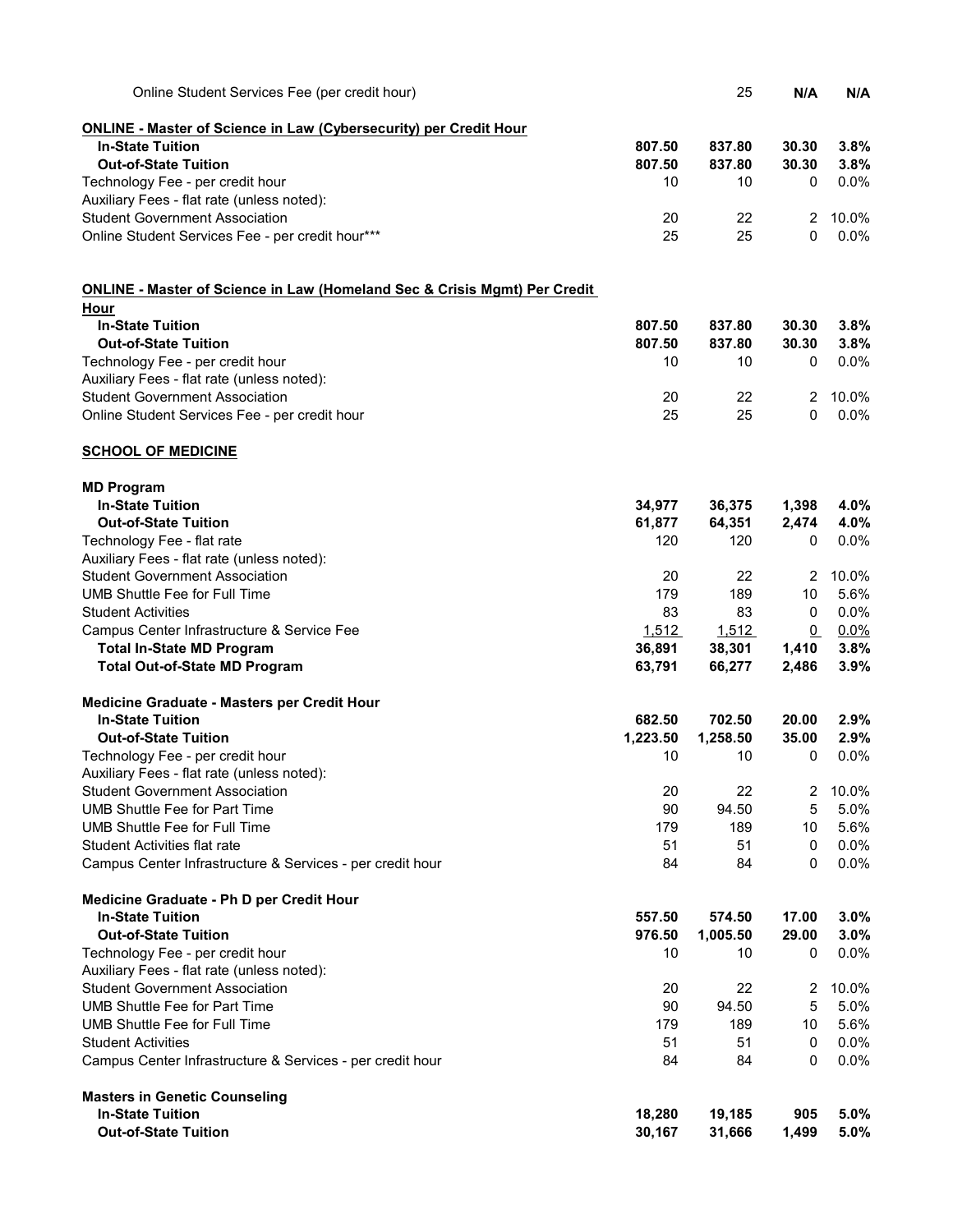| Technology Fee - flat rate                                        | 120      | 120      | 0              | 0.0%    |
|-------------------------------------------------------------------|----------|----------|----------------|---------|
| Auxiliary Fees - flat rate (unless noted):                        |          |          |                |         |
| <b>Student Government Association</b>                             | 20       | 22       | $\overline{2}$ | 10.0%   |
| <b>UMB Shuttle Fee for Full Time</b>                              | 179      | 189      | 10             | 5.6%    |
| <b>Student Activities</b>                                         | 59       | 75       | 16             | 27.1%   |
| Campus Center Infrastructure & Service Fee                        | 1,512    | 1,512    | $\Omega$       | 0.0%    |
| <b>Total In-State Genetic Counseling</b>                          | 20,170   | 21,103   | 933            | 4.6%    |
| <b>Total Out-of-State Genetic Counseling</b>                      | 32,057   | 33,584   | 1,527          | 4.8%    |
| Masters in Public Health per Credit Hour                          |          |          |                |         |
| <b>In-State Tuition</b>                                           | 796.50   | 822.50   | 26.00          | 3.3%    |
| <b>Out-of-State Tuition</b>                                       | 1,413.50 | 1,451.50 | 38.00          | 2.7%    |
| Technology Fee - per credit hour                                  | 10       | 10       | 0              | 0.0%    |
| Auxiliary Fees - flat rate (unless noted):                        |          |          |                |         |
| <b>Student Government Association</b>                             | 20       | 22       | 2              | 10.0%   |
| <b>UMB Shuttle Fee for Part Time</b>                              | 90       | 94.50    | 5              | 5.0%    |
| UMB Shuttle Fee for Full Time                                     | 179      | 189      | 10             | 5.6%    |
| <b>Student Activities</b>                                         | 47       | 47       | 0              | 0.0%    |
| Campus Center Infrastructure & Services - per credit hour         | 84       | 84       | 0              | 0.0%    |
| Medical & Research Technology - Undergraduate                     |          |          |                |         |
| <b>In-State Tuition</b>                                           | 7,878    | 8,035    | 157            | 2.0%    |
| <b>Out-of-State Tuition</b>                                       | 23,236   | 24,392   | 1,156          | 5.0%    |
| Technology Fee - flat rate                                        | 120      | 120      | 0              | 0.0%    |
| Auxiliary Fees - flat rate (unless noted):                        |          |          |                |         |
| <b>Student Government Association</b>                             | 20       | 22       | $\mathbf{2}$   | 10.0%   |
| UMB Shuttle Fee for Full Time                                     | 179      | 189      | 10             | 5.6%    |
| <b>Student Activities</b>                                         | 51       | 51       | 0              | 0.0%    |
| Campus Center Infrastructure & Service Fee                        | 1,512    | 1,512    | $\overline{0}$ | 0.0%    |
| Total In-State Med. & Research Technology                         | 9,760    | 9,929    | 169            | 1.7%    |
| Total Out-of-State Med. & Research Tech.                          | 25,118   | 26,286   | 1,168          | 4.7%    |
|                                                                   |          |          |                |         |
| Medical & Research Technology - Post-Baccalaureate Certificate    |          |          |                |         |
| <b>In-State Tuition</b>                                           | 13,542   | 14,211   | 669            | 4.9%    |
| <b>Out-of-State Tuition</b>                                       | 26,270   | 27,575   | 1,305          | 5.0%    |
| Technology Fee - flat rate                                        | 120      | 120      | 0              | 0.0%    |
| Auxiliary Fees - flat rate (unless noted):                        |          |          |                |         |
| <b>Student Government Association</b>                             | 20       | 22       | 2              | 10.0%   |
| <b>UMB Shuttle Fee for Full Time</b>                              | 179      | 189      | 10             | 5.6%    |
| <b>Student Activities</b>                                         | 51       | 51       | 0              | 0.0%    |
| Campus Center Infrastructure & Service Fee                        | 1,512    | 1,512    | $\Omega$       | 0.0%    |
| <b>Total In-State Medical &amp; Research Tech Certificate</b>     | 15,424   | 16,105   | 681            | 4.4%    |
| <b>Total Out-of-State Medical &amp; Research Tech Certificate</b> | 28,152   | 29,469   | 1,317          | 4.7%    |
| Medical Research Technology - Undergraduate per Credit Hour       |          |          |                |         |
| <b>In-State Tuition</b>                                           | 378.50   | 385.50   | 7.00           | 1.8%    |
| <b>Out-of-State Tuition</b>                                       | 840.50   | 881.50   | 41.00          | 4.9%    |
| Technology Fee - per credit hour                                  | 10       | 10       | 0              | $0.0\%$ |
| Auxiliary Fees - flat rate (unless noted):                        |          |          |                |         |
| <b>Student Government Association</b>                             | 20       | 22       | 2              | 10.0%   |
| <b>UMB Shuttle Fee for Part Time</b>                              | 90       | 94.50    | 5              | 5.0%    |
| UMB Shuttle Fee for Full Time                                     | 179      | 189      | 10             | 5.6%    |
| <b>Student Activities Fee</b>                                     | 51       | 51       | 0              | 0.0%    |
| Campus Center Infrastructure & Services - per credit hour         | 84       | 84       | 0              | 0.0%    |
| Medical & Research Technology - Graduate per Credit Hour          |          |          |                |         |
| <b>In-State Tuition</b>                                           | 700.50   | 733.50   | 33.00          | 4.7%    |
| <b>Out-of-State Tuition</b>                                       | 1,186.50 | 1,243.50 | 57.00          | 4.8%    |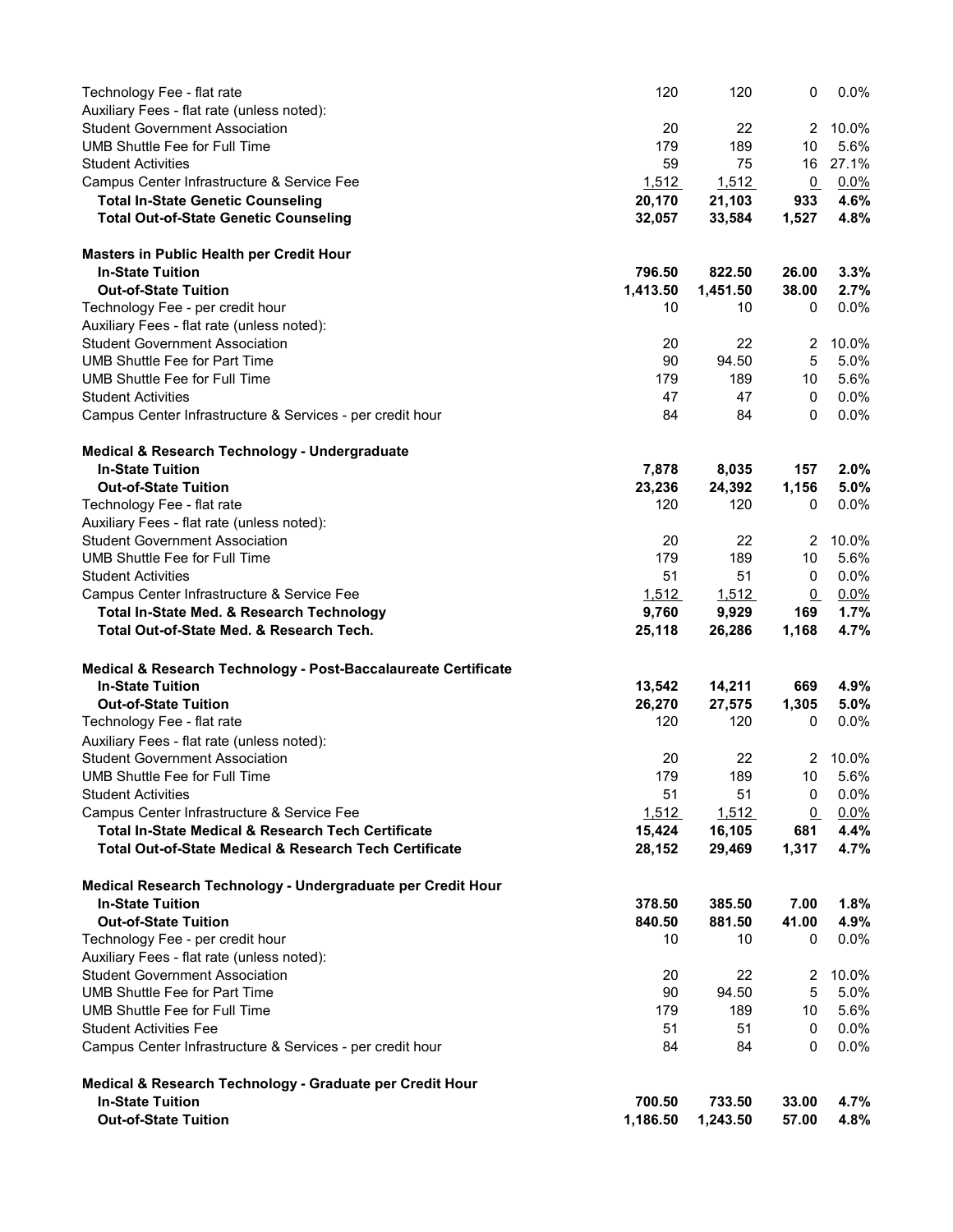| Technology Fee - per credit hour                                                    | 10           | 10           | 0                     | 0.0%         |
|-------------------------------------------------------------------------------------|--------------|--------------|-----------------------|--------------|
| Auxiliary Fees - flat rate (unless noted):                                          |              |              |                       |              |
| <b>Student Government Association</b>                                               | 20           | 22           | 2                     | 10.0%        |
| <b>UMB Shuttle Fee for Part Time</b>                                                | 90           | 94.50        | 5                     | 5.0%         |
| <b>UMB Shuttle Fee for Full Time</b>                                                | 179          | 189          | 10                    | 5.6%         |
| <b>Student Activities Fee</b>                                                       | 51           | 51           | 0                     | 0.0%         |
| Campus Center Infrastructure & Services - per credit hour                           | 84           | 84           | 0                     | 0.0%         |
| Doctorate in Physical Therapy (All PT Students) per Credit Hour                     |              |              |                       |              |
| <b>In-State Tuition</b>                                                             | 626.50       | 666.50       | 40.00                 | 6.4%         |
| <b>Out-of-State Tuition</b>                                                         | 1,086.50     | 1,138.50     | 52.00                 | 4.8%         |
| Technology Fee - per credit hour                                                    | 10           | 10           | 0                     | 0.0%         |
| Auxiliary Fees - flat rate (unless noted):                                          |              |              |                       |              |
| <b>Student Government Association</b>                                               | 20           | 22           | 2                     | 10.0%        |
| <b>UMB Shuttle Fee for Part Time</b>                                                | 90           | 94.50        | 5                     | 5.0%         |
| <b>UMB Shuttle Fee for Full Time</b>                                                | 179          | 189          | 10                    | 5.6%         |
| <b>Student Activities Fee</b>                                                       | 51           | 51           | 0                     | 0.0%         |
| Campus Center Infrastructure & Services - per credit hour                           | 84           | 84           | 0                     | 0.0%         |
| <b>MPH Dual Degree</b>                                                              |              |              |                       |              |
| <b>In-State Tuition</b>                                                             | 23,500       | 24,675       | 1,175                 | 5.0%         |
| <b>Out-of-State Tuition</b>                                                         | 41,270       | 43,344       | 2,074                 | 5.0%         |
| <b>Technology Fee</b>                                                               | 120          | 120          | 0                     | 0.0%         |
| Auxiliary Fees - flat rate (unless noted):<br><b>Student Government Association</b> | 20           | 22           |                       | 10.0%        |
| <b>UMB Shuttle Fee for Full Time</b>                                                | 179          | 189          | 2<br>10               | 5.6%         |
| <b>Student Activities</b>                                                           | 67           | 67           | 0                     | 0.0%         |
| Campus Center Infrastructure & Service Fee                                          | 1,512        | <u>1,512</u> | $\overline{0}$        | $0.0\%$      |
| <b>Total In-State MPH Dual Degree</b>                                               | 25,398       | 26,585       | 1,187                 | 4.7%         |
| <b>Total Out-of-State MPH Dual Degree</b>                                           | 43,168       | 45,254       | 2,086                 | 4.8%         |
| <b>SCHOOL OF NURSING</b>                                                            |              |              |                       |              |
| <b>Nursing Undergraduate</b>                                                        |              |              |                       |              |
| <b>In-State Tuition</b>                                                             | 8,666        | 9,080        | 414                   | 4.8%         |
| <b>Out-of-State Tuition</b>                                                         | 35,554       | 37,314       | 1,760                 | 5.0%         |
| Technology Fee - flat rate                                                          | 120          | 120          | 0                     | 0.0%         |
| Auxiliary Fees - flat rate (unless noted):                                          |              |              |                       |              |
| Student Government Association                                                      | 20           | 22           |                       | 2 10.0%      |
| <b>UMB Shuttle Fee for Full Time</b><br><b>Student Activities</b>                   | 179          | 189<br>110   | 10                    | 5.6%         |
| Campus Center Infrastructure & Service Fee                                          | 110<br>1,512 | 1,512        | 0                     | 0.0%         |
| Total In-State School of Nursing - Undergraduate                                    | 10,607       | 11,033       | $\overline{0}$<br>426 | 0.0%<br>4.0% |
| Total Out-of-State School of Nursing - Undergraduate                                | 37,495       | 39,267       | 1,772                 | 4.7%         |
| Nursing Undergraduate per Credit Hour                                               |              |              |                       |              |
| <b>In-State Tuition</b>                                                             | 378.50       | 393.50       | 15.00                 | 4.0%         |
| <b>Out-of-State Tuition</b>                                                         | 1,273.50     | 1,335.50     | 62.00                 | 4.9%         |
| Technology Fee - per credit hour                                                    | 10           | 10           | 0                     | $0.0\%$      |
| Auxiliary Fees - flat rate (unless noted):                                          |              |              |                       |              |
| <b>Student Government Association</b>                                               | 20           | 22           | 2                     | 10.0%        |
| <b>UMB Shuttle Fee for Part Time</b>                                                | 90           | 94.50        | 5                     | 5.0%         |
| UMB Shuttle Fee for Full Time                                                       | 179          | 189          | 10                    | 5.6%         |
| <b>Student Activities</b>                                                           | 110          | 110          | 0                     | 0.0%         |
| Campus Center Infrastructure & Services - per credit hour                           | 84           | 84           | 0                     | 0.0%         |
| <b>Nursing Masters CNL per Credit Hour</b>                                          |              |              |                       |              |
| <b>In-State Tuition</b>                                                             | 725.50       | 762.00       | 36.50                 | 5.0%         |
| <b>Out-of-State Tuition</b>                                                         | 1,397.50     | 1,465.50     | 68.00                 | 4.9%         |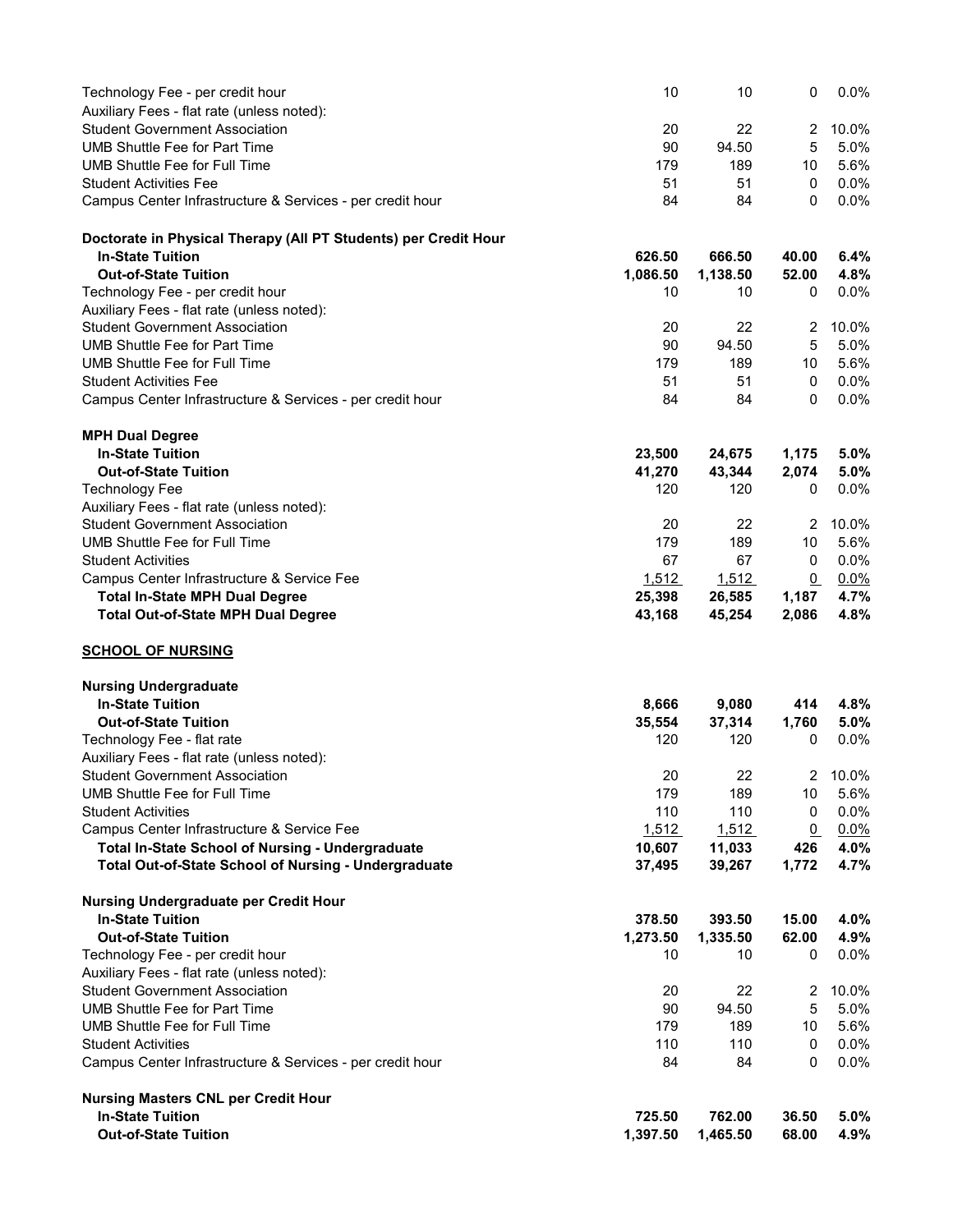| Technology Fee - per credit hour                                                       | 10             | 10             | 0              | 0.0%         |
|----------------------------------------------------------------------------------------|----------------|----------------|----------------|--------------|
| Auxiliary Fees - flat rate (unless noted):                                             |                |                |                |              |
| <b>Student Government Association</b>                                                  | 20             | 22             | $\overline{2}$ | 10.0%        |
| <b>UMB Shuttle Fee for Part Time</b>                                                   | 90             | 94.50          | 5              | 5.0%         |
| <b>UMB Shuttle Fee for Full Time</b>                                                   | 179            | 189            | 10             | 5.6%         |
| <b>Student Activities</b>                                                              | 90             | 90             | 0              | $0.0\%$      |
| Campus Center Infrastructure & Services - per credit hour                              | 84             | 84             | 0              | 0.0%         |
| <b>Nursing Masters Other per Credit Hour</b>                                           |                |                |                |              |
| <b>In-State Tuition</b>                                                                | 777.50         | 800.00         | 22.50          | 2.9%         |
| <b>Out-of-State Tuition</b>                                                            | 1,404.50       | 1,446.50       | 42.00          | 3.0%         |
| Technology Fee - per credit hour                                                       | 10             | 10             | 0              | 0.0%         |
| Auxiliary Fees - flat rate (unless noted):                                             |                |                |                |              |
| <b>Student Government Association</b>                                                  | 20             | 22             | 2              | 10.0%        |
| <b>UMB Shuttle Fee for Part Time</b>                                                   | 90             | 94.50          | 5              | 5.0%         |
| <b>UMB Shuttle Fee for Full Time</b>                                                   | 179            | 189            | 10             | 5.6%         |
| <b>Student Activities</b><br>Campus Center Infrastructure & Services - per credit hour | 90<br>84       | 90<br>84       | 0<br>0         | 0.0%<br>0.0% |
|                                                                                        |                |                |                |              |
| <b>Nursing Ph D per Credit Hour</b>                                                    |                |                |                |              |
| <b>In-State Tuition</b><br><b>Out-of-State Tuition</b>                                 | 777.50         | 816.00         | 38.50          | 5.0%         |
| Technology Fee - per credit hour                                                       | 1,404.50<br>10 | 1,446.50<br>10 | 42.00<br>0     | 3.0%<br>0.0% |
| Auxiliary Fees - flat rate (unless noted):                                             |                |                |                |              |
| <b>Student Government Association</b>                                                  | 20             | 22             | 2              | 10.0%        |
| <b>UMB Shuttle Fee for Part Time</b>                                                   | 90             | 94.50          | 5              | 5.0%         |
| UMB Shuttle Fee for Full Time                                                          | 179            | 189            | 10             | 5.6%         |
| <b>Student Activities</b>                                                              | 80             | 80             | 0              | 0.0%         |
| Campus Center Infrastructure & Services - per credit hour                              | 84             | 84             | 0              | 0.0%         |
| <b>Nursing DNP per Credit Hour</b>                                                     |                |                |                |              |
| <b>In-State Tuition</b>                                                                | 777.50         | 816.00         | 38.50          | 5.0%         |
| <b>Out-of-State Tuition</b>                                                            | 1,404.50       | 1,446.50       | 42.00          | 3.0%         |
| Technology Fee - per credit hour                                                       | 10             | 10             | 0              | 0.0%         |
| Auxiliary Fees - flat rate (unless noted):                                             |                |                |                |              |
| <b>Student Government Association</b>                                                  | 20             | 22             | 2              | 10.0%        |
| <b>UMB Shuttle Fee for Part Time</b>                                                   | 90             | 94.50          | 5              | 5.0%         |
| <b>UMB Shuttle Fee for Full Time</b>                                                   | 179            | 189            | 10             | 5.6%         |
| <b>Student Activities flat rate</b>                                                    | 80             | 80             | 0              | 0.0%         |
| Campus Center Infrastructure & Services - per credit hour                              | 84             | 84             | 0              | $0.0\%$      |
| Nursing - Masters ONLINE - INFORMATICS (per Credit Hour)*                              |                |                |                |              |
| <b>In-State Tuition</b>                                                                | 777.50         | 800.00         | 23             | 2.9%         |
| <b>Out-of-State Tuition</b>                                                            | 1,404.50       | 1,446.50       | 42             | 3.0%         |
| Technology Fee - per credit hour                                                       | 10             | 10             | 0              | $0.0\%$      |
| Auxiliary Fees - flat rate (unless noted):                                             |                |                |                |              |
| <b>Student Government Association</b>                                                  | 20             | 22             | 0              | 0.0%         |
| <b>Student Activities</b>                                                              | 90             | 90             | 0              | $0.0\%$      |
| Online Student Services Fee - per credit hour                                          | 25             | 25             | 0              | $0.0\%$      |
| Nursing - Masters ONLINE - HEALTH SERVICES LEADERSHIP &                                |                |                |                |              |
| <b>MANAGEMENT</b> (per Credit Hour)*                                                   |                |                |                |              |
| <b>In-State Tuition</b>                                                                | 777.50         | 800.00         | 23             | 2.9%         |
| <b>Out-of-State Tuition</b>                                                            | 1,404.50       | 1,446.50       | 42             | 3.0%         |
| Technology Fee - per credit hour                                                       | 10             | 10             | 0              | 0.0%         |
| Auxiliary Fees - flat rate (unless noted):                                             |                |                |                |              |
| <b>Student Government Association</b><br><b>Student Activities</b>                     | 20<br>90       | 22<br>90       | 0<br>0         | 0<br>0       |
| Online Student Services Fee - per credit hour                                          | 25             | 25             | 0              | 0            |
|                                                                                        |                |                |                |              |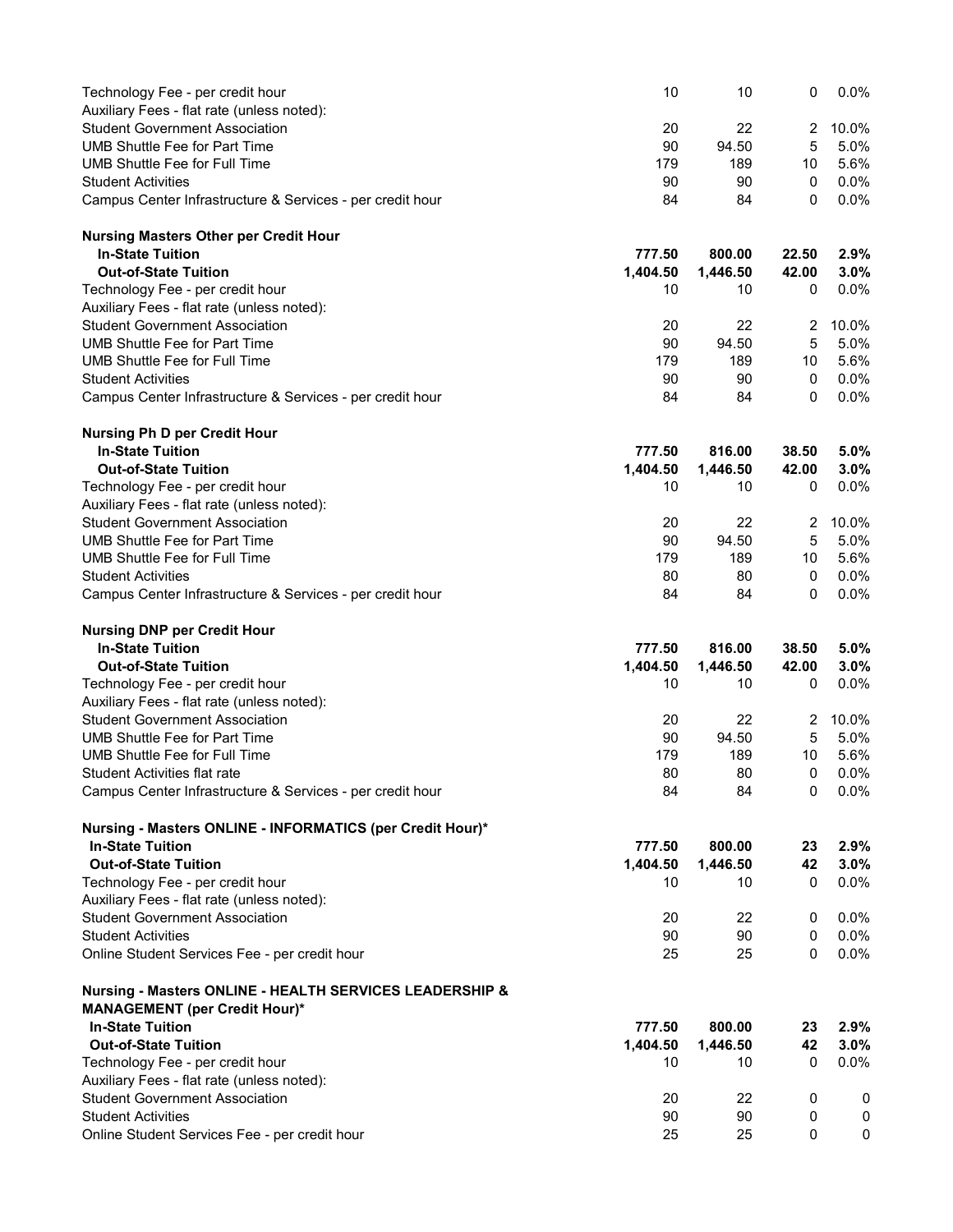| *Online Nursing Program to be offered PENDING APPROVAL from MHEC<br><b>SCHOOL OF PHARMACY</b> |          |          |              |         |
|-----------------------------------------------------------------------------------------------|----------|----------|--------------|---------|
| <b>Pharmacy D Program</b>                                                                     |          |          |              |         |
| <b>In-State Tuition</b>                                                                       | 24,285   | 25,487   | 1,202        | 4.9%    |
| <b>Out-of-State Tuition</b>                                                                   | 41,469   | 42,900   | 1,431        | 3.5%    |
| Technology Fee - flat rate                                                                    | 120      | 120      | 0            | 0.0%    |
| Auxiliary Fees - flat rate (unless noted):                                                    |          |          |              |         |
| <b>Student Government Association</b>                                                         | 20       | 22       | 2            | 10.0%   |
| <b>UMB Shuttle Fee for Full Time</b>                                                          | 179      | 189      | 10           | 5.6%    |
| <b>Student Activities</b>                                                                     | 67       | 67       | 0            | 0.0%    |
| Campus Center Infrastructure & Service Fee                                                    | 1,512    | 1,512    | $\Omega$     | 0.0%    |
|                                                                                               |          | 27,397   | 1,214        | 4.6%    |
| Total In-State School of Pharm D Program                                                      | 26,183   |          |              |         |
| Total Out-of-State School of Pharm D Program                                                  | 43,367   | 44,810   | 1,443        | 3.3%    |
| Pharmacy Graduate - Masters per Credit Hour                                                   |          |          |              |         |
| <b>In-State Tuition</b>                                                                       | 682.50   | 702.50   | 20.00        | 2.9%    |
| <b>Out-of-State Tuition</b>                                                                   | 1,223.50 | 1,258.50 | 35.00        | 2.9%    |
| Technology Fee - per credit hour                                                              | 10       | 10       | 0            | 0.0%    |
| Auxiliary Fees - flat rate (unless noted):                                                    |          |          |              |         |
| <b>Student Government Association</b>                                                         | 20       | 22       | 2            | 10.0%   |
| <b>UMB Shuttle Fee for Part Time</b>                                                          | 90       | 94.50    | $\sqrt{5}$   | 5.0%    |
| <b>UMB Shuttle Fee for Full Time</b>                                                          | 179      | 189      | 10           | 5.6%    |
|                                                                                               |          | 51       |              |         |
| <b>Student Activities</b>                                                                     | 51       |          | 0            | 0.0%    |
| Campus Center Infrastructure & Services - per credit hour                                     | 84       | 84       | 0            | 0.0%    |
| Pharmacy Graduate - ONLINE Masters Regulatory Sciences (per Cr Hr)                            |          |          |              |         |
| <b>In-State Tuition</b>                                                                       | 682.50   | 702.50   | 20.00        | 2.9%    |
| <b>Out-of-State Tuition</b>                                                                   | 1,068.50 | 1,100.50 | 32.00        | 3.0%    |
| Technology Fee - per credit hour                                                              | 10       | 10       | 0            | 0.0%    |
| Auxiliary Fees - flat rate (unless noted):                                                    |          |          |              |         |
| <b>Student Government Association</b>                                                         | 20       | 22       | $\mathbf{2}$ | 10.0%   |
| <b>Student Activities</b>                                                                     | 51       | 51       | $\mathbf 0$  | 0.0%    |
| Online Student Services Fee - per credit hour                                                 | 25       | 25       | 0            | 0.0%    |
|                                                                                               |          |          |              |         |
| Pharmacy Graduate - ONLINE Masters PALLIATIVE CARE (per Cr Hr)                                |          |          |              |         |
| <b>In-State Tuition</b>                                                                       | 593.50   | 610.50   | 17.00        | 2.9%    |
| <b>Out-of-State Tuition</b>                                                                   | 743.50   | 765.50   | 22.00        | 3.0%    |
| Technology Fee - per credit hour                                                              | 10       | 10       | 0            | $0.0\%$ |
| Auxiliary Fees - flat rate (unless noted):                                                    |          |          |              |         |
| <b>Student Government Association</b>                                                         | 20       | 22       | 2            | 10.0%   |
| <b>Student Activities</b>                                                                     | 51       | 51       | 0            | $0.0\%$ |
| Online Student Services Fee - per credit hour                                                 | 25       | 25       | 0            | 0.0%    |
| Pharmacy Graduate - ONLINE Masters PHARMACOMETRICS (per Cr Hr)                                |          |          |              |         |
| <b>In-State Tuition</b>                                                                       | 682.50   | 702.50   | 20.00        | 2.9%    |
| <b>Out-of-State Tuition</b>                                                                   | 1,223.50 | 1,258.50 | 35.00        | 2.9%    |
| Technology Fee - per credit hour                                                              | 10       | 10       | 0            | $0.0\%$ |
|                                                                                               |          |          |              |         |
| Auxiliary Fees - flat rate (unless noted):                                                    |          |          |              |         |
| <b>Student Government Association</b>                                                         | 20       | 22       | 2            | 10.0%   |
| <b>Student Activities</b>                                                                     | 51       | 51       | 0            | $0.0\%$ |
| Online Student Services Fee - per credit hour                                                 | 25       | 25       | 0            | 0.0%    |
| Pharmacy Graduate - Ph D per Credit Hour                                                      |          |          |              |         |
| <b>In-State Tuition</b>                                                                       | 557.50   | 574.50   | 17.00        | 3.0%    |
| <b>Out-of-State Tuition</b>                                                                   | 976.50   | 1,005.50 | 29.00        | 3.0%    |
| Technology Fee - per credit hour                                                              | 10       | 10       | 0            | $0.0\%$ |
| Auxiliary Fees - flat rate (unless noted):                                                    |          |          |              |         |
| <b>Student Government Association</b>                                                         | 20       | 22       | $\mathbf{2}$ | 10.0%   |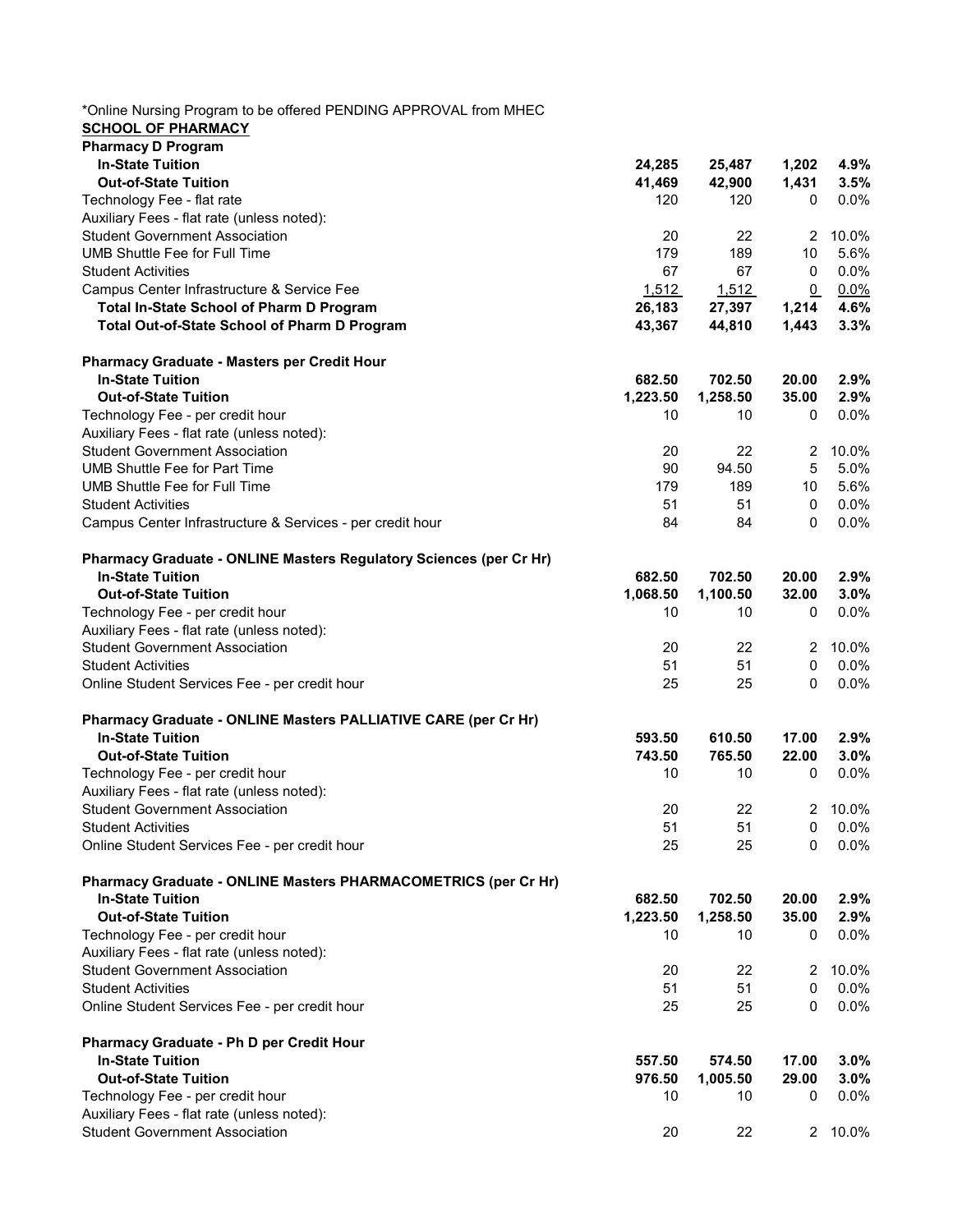| <b>UMB Shuttle Fee for Part Time</b><br><b>UMB Shuttle Fee for Full Time</b> | 90<br>179 | 94.50<br>189 | 5<br>10        | 5.0%<br>5.6% |
|------------------------------------------------------------------------------|-----------|--------------|----------------|--------------|
| <b>Student Activities</b>                                                    | 51        | 51           | 0              | 0.0%         |
| Campus Center Infrastructure & Services - per credit hour                    | 84        | 84           | 0              | 0.0%         |
|                                                                              |           |              |                |              |
| <b>Pharm D per Credit Hour</b>                                               |           |              |                |              |
| <b>In-State Tuition</b>                                                      | 940.50    | 984.50       | 44.00          | 4.7%         |
| <b>Out-of-State Tuition</b>                                                  | 1,432.50  | 1,481.50     | 49.00          | 3.4%         |
| Technology Fee - per credit hour                                             | 10        | 10           | 0              | $0.0\%$      |
| Auxiliary Fees - flat rate (unless noted):                                   |           |              |                |              |
| <b>Student Government Association</b>                                        | 20        | 22           | $\overline{2}$ | 10.0%        |
| <b>UMB Shuttle Fee for Part Time</b>                                         | 90        | 94.50        | 5              | 5.0%         |
| <b>UMB Shuttle Fee for Full Time</b>                                         | 179       | 189          | 10             | 5.6%         |
| <b>Student Activities</b>                                                    | 67        | 67           | 0              | 0.0%         |
| Campus Center Infrastructure & Services - per credit hour                    | 84        | 84           | 0              | 0.0%         |
| <b>SCHOOL OF SOCIAL WORK</b>                                                 |           |              |                |              |
| <b>Masters of Social Work Program-Full Time</b>                              |           |              |                |              |
| <b>In-State Tuition</b>                                                      | 13,990    | 14,550       | 560            | 4.0%         |
| <b>Out-of-State Tuition</b>                                                  | 30,484    | 31,703       | 1,219          | 4.0%         |
| Technology Fee - flat rate                                                   | 120       | 120          | 0              | 0.0%         |
| Auxiliary Fees - flat rate (unless noted):                                   |           |              |                |              |
| <b>Student Government Association</b>                                        | 20        | 22           | 2              | 10.0%        |
| UMB Shuttle Fee for Full Time                                                | 179       | 189          | 10             | 5.6%         |
| <b>Student Activities</b>                                                    | 63        | 63           | 0              | 0.0%         |
| Campus Center Infrastructure & Service Fee                                   | 1,512     | 1,512        | $\Omega$       | $0.0\%$      |
| <b>Total In-State School of Social Work</b>                                  | 15,884    | 16,456       | 572            | 3.6%         |
| <b>Total Out-of-State School of Social Work</b>                              | 32,378    | 33,609       | 1,231          | 3.8%         |
| <b>Masters of Social Work - per Credit Hour</b>                              |           |              |                |              |
| <b>In-State Tuition</b>                                                      | 693.50    | 721.30       | 27.80          | 4.0%         |
| <b>Out-of-State Tuition</b>                                                  | 1,244.50  | 1,294.30     | 49.80          | 4.0%         |
| Technology Fee - per credit hour                                             | 10        | 10           | 0              | $0.0\%$      |
| Auxiliary Fees - flat rate (unless noted):                                   |           |              |                |              |
| <b>Student Government Association</b>                                        | 20        | 22           | $\overline{2}$ | 10.0%        |
| <b>UMB Shuttle Fee for Part Time</b>                                         | 90        | 94.50        | 5              | 5.0%         |
| UMB Shuttle Fee for Full Time                                                | 179       | 189          | 10             | 5.6%         |
| Student Activities flat rate                                                 | 51        | 51           | 0              | 0.0%         |
| Summer Supporting Facilities Fee - flat rate                                 | 75        | 75           | 0              | $0.0\%$      |
| Campus Center Infrastructure & Services - per credit hour                    | 84        | 84           | 0              | 0.0%         |
| Social Work - Ph D per Credit Hour                                           |           |              |                |              |
| <b>In-State Tuition</b>                                                      | 561.50    | 584.00       | 22.50          | 4.0%         |
| <b>Out-of-State Tuition</b>                                                  | 984.50    | 1,024.00     | 39.50          | 4.0%         |
| Technology Fee - per credit hour                                             | 10        | 10           | 0              | $0.0\%$      |
| Auxiliary Fees - flat rate (unless noted):                                   |           |              |                |              |
| <b>Student Government Association</b>                                        | 20        | 22           | $\overline{2}$ | 10.0%        |
| <b>UMB Shuttle Fee for Part Time</b>                                         | 90        | 94.50        | 5              | 5.0%         |
| <b>UMB Shuttle Fee for Full Time</b>                                         | 179       | 189          | 10             | 5.6%         |
| <b>Student Activities</b>                                                    | 51        | 51           | 0              | 0.0%         |
| Summer Campus Center Infrastructure & Services                               | 75        | 75           | 0              | 0.0%         |
| Campus Center Infrastructure & Services - per credit hour                    | 84        | 84           | 0              | 0.0%         |
| <b>GRADUATE SCHOOL</b>                                                       |           |              |                |              |
| <b>GRADUATE - MASTERS</b>                                                    |           |              |                |              |
| <b>In-State Tuition Per Credit Hour</b>                                      | 682.50    | 702.50       | 20.00          | 2.9%         |
| <b>Out-of-State Tuition Per Credit Hour</b>                                  | 1,223.50  | 1,258.50     | 35.00          | 2.9%         |